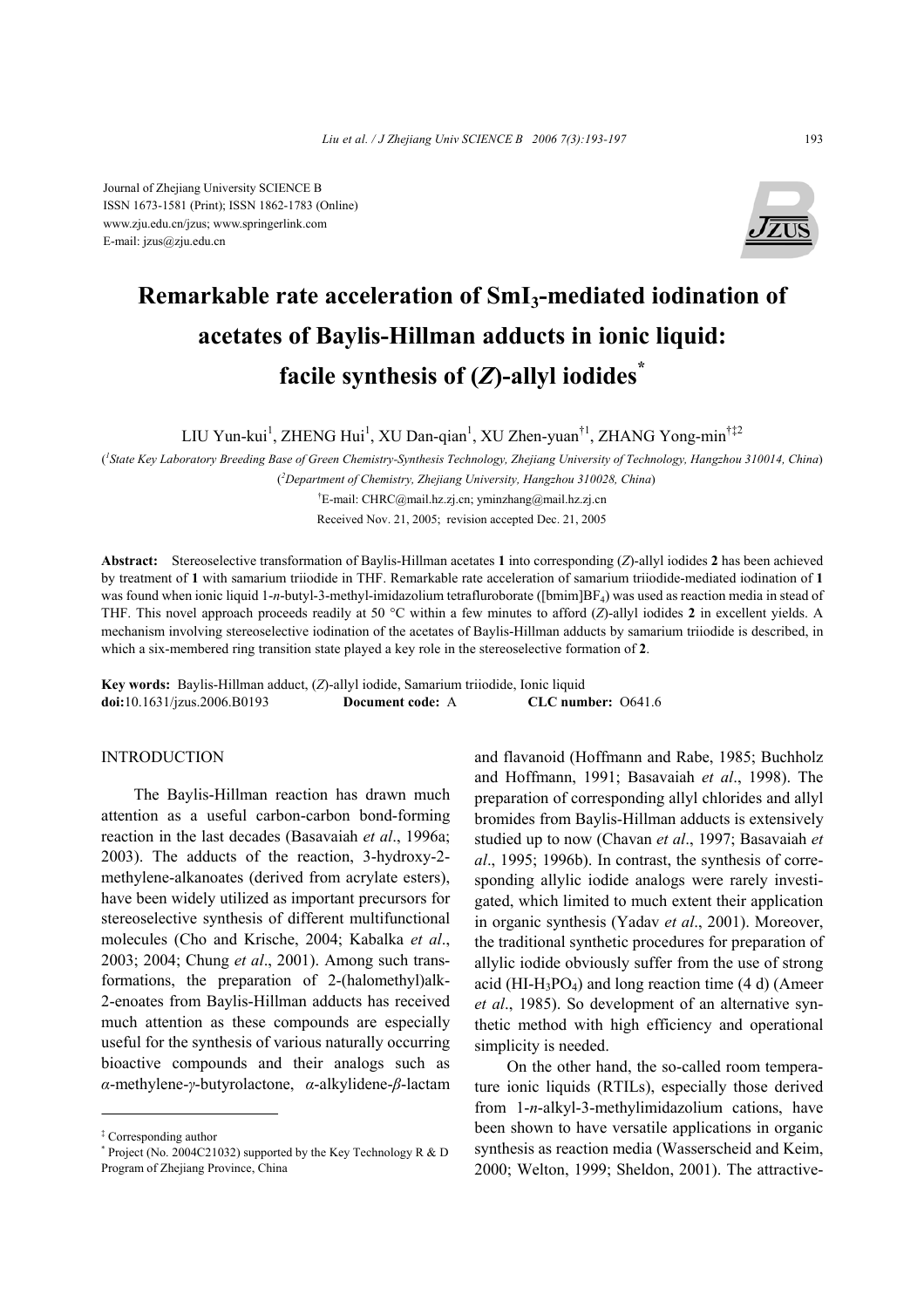ness of RTILs as green solvents lies in their wide liquid range, good solvating ability, tunable polarity, highly thermal stability, negligible vapor pressure, and easy recycleability.

As a continuation of our interest in Baylis-Hillman reaction (Li *et al*., 2004; 2005a; 2005b; 2005c) and application of samarium reagents in organic synthesis (Zhang and Liu, 2001; Chen and Zhang, 2004; Lu and Zhang; 1999; Zhou and Zhang, 1997), we wish to report here that  $SmI<sub>3</sub>$  (Fan and Zhang, 2002; Ma and Zhang, 2003) as a Lewis acid can efficiently promote the conversion of Baylis-Hillman acetates **1** into the corresponding (*Z*)-allylic iodides **2** in ionic liquid.

### METHODS

When Baylis-Hillman acetates **1** were treated with SmI<sub>3</sub> generated in situ in the ionic liquid 1-*n*-butyl-3-methyl-imidazolium tetrafluoroborate ([bmim]BF4) at 50 °C for 10 min, (*Z*)-allyl iodides **2** were obtained in excellent yields (Fig.1). The *Z*stereoconfiguration of the product was assigned by comparing the chemical shifts in  $H$  NMR with the reported ones (Yadav *et al*., 2001) and no *E*-isomer was observed from the spectra.

$$
Me - N \bigoplus_{[BF_4]} N - C_4 H_9 - n
$$
  
[BF<sub>4</sub>]  
[bmin]BF<sub>4</sub>



**Fig.1 Iodination of the acetates of Baylis-Hillman adducts in ionic liquid**

### RESULTS AND DISCUSSION

The results are summarized in Table 1. Our previous study found that samarium and iodine can efficiently promote the iodination of the Baylis-Hillman acetates (Li *et al*., 2005c). We propose that the above iodination reaction may proceed via the Sm(III) species, which prompted us to directly use

SmI<sub>3</sub> as reagent for iodination of the Baylis-Hillman acetates. At first, when the reaction was carried out in THF, it gave very low yield of product even for long time at 50 °C (Entry 1). However, when ionic liquid 1-*n*-butyl-3-methyl-imidazolium tetrafluoroborate  $(Ibmin|BF_4)$  was used as reaction media, in which remarkable acceleration of iodination of the Baylis-Hillman adducts was found to complete the reaction within 10 min at 50 °C.

**Table 1 SmI3-mediated synthesis of (***Z***)-allyl iodides 2 from the acetates of Baylis-Hillman adducts 1 in ionic**  liquid<sup>a</sup>

| Entry        | Ar                                                  | R  | Product <sup>b</sup> | Yield $(\%)^c$ |
|--------------|-----------------------------------------------------|----|----------------------|----------------|
| $\mathbf{1}$ | $C_6H_5$                                            | Me | 2a                   | $0^d$ , $25^e$ |
| 2            | $C_6H_5$                                            | Me | 2a                   | 95             |
| 3            | $4$ -CH <sub>3</sub> C <sub>6</sub> H <sub>4</sub>  | Me | 2 <sub>b</sub>       | 99             |
| 4            | $2$ -ClC <sub>6</sub> H <sub>4</sub>                | Me | 2c                   | 97             |
| 5            | $4-CIC6H4$                                          | Me | 2d                   | 91             |
| 6            |                                                     | Me | 2e                   | 92             |
| 7            | $3-NO_2C_6H_4$                                      | Me | 2f                   | 95             |
| 8            | $4-NO_2C_6H_4$                                      | Me | 2g                   | 90             |
| 9            | 2-Furyl                                             | Me | 2 <sub>h</sub>       | 87             |
| 10           | $2$ -CH <sub>3</sub> OC <sub>6</sub> H <sub>4</sub> | Me | 2i                   | 93             |
| 11           | $C_6H_5$                                            | Et | 2j                   | 89             |
| 12           | $2-CIC6H4$                                          | Et | 2k                   | 91             |

<sup>a</sup> All reactions were carried out with 1 equiv. SmI<sub>3</sub> in [bmim] $BF<sub>4</sub>$  at 50 °C and finished within 10 min unless otherwise specially stated; All products were characterized by <sup>1</sup>H NMR, MS and IR; <sup>c</sup>Isolated yields based on Baylis-Hillman acetates 1; <sup>d</sup>The reaction was carried out in THF at room temperature for 5 h; <sup>e</sup>The reaction was carried out in THF at 50 °C for 5 h

A series of substrates were used in this reaction to establish the generality, and most reactions proceeded efficiently under similar conditions. The experimental results showed that the present method was effective for substrates bearing either electron-donating or electron-withdrawing groups. Besides good yields, this process also exhibited excellent stereoselectivity. Only *Z*-stereoconfiguration of the products was obtained while no *E*-isomers were observed from the spectra. In the following discussion, we will give some explanation for the excellent *Z*-stereoselectivity.

The reaction mechanism could be explained by a six-membered ring transition state. According to Concellón *et al*.(1999), chelation of Sm(III) with the carbonyl oxygen and another oxygen atom of the OAc group led to the formation of a six-membered ring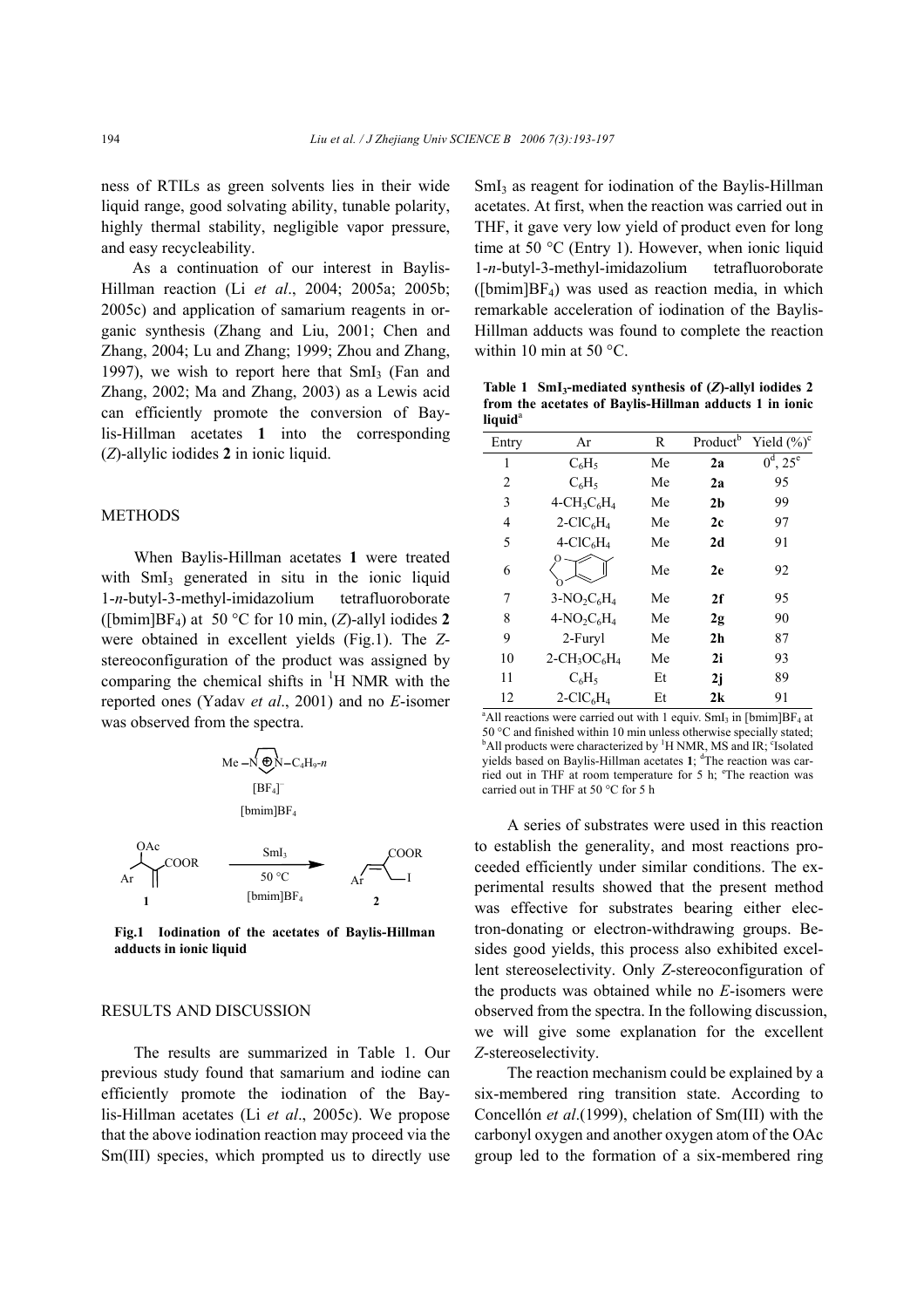(Fig.2). Subsequently, the attack of iodine anion on the olefin methylene carbon followed by the elimination of OAc group resulted in the formation of new carbon-carbon double bond. Thus, the products allyl iodides **2** provided good *Z*-stereoselectivity.

## CONCLUSION AND EXPERIMENTAL DETAILS

In conclusion, we have provided a new method to prepare (*Z*)-allylic iodides **2** from the acetates of Baylis-Hillman adducts 1 mediated by SmI<sub>3</sub> in ionic liquid media. The remarkable advantages of this process are its short reaction time, experimental simplicity, environmentally benign process, excellent yields and good stereoselectivity.

General procedure: Under a nitrogen atmosphere, Sm powder  $(0.15 \text{ g}, 1.0 \text{ mmol})$  and I<sub>2</sub>  $(0.37 \text{ g}, 1.5 \text{ m})$ mmol) were added to a 10-ml flask charged with 5 ml [bmim]BF4. The mixture was stirred at room temperature for 30 min. Then to the in situ generated SmI3 was added Baylis-Hillman acetates **1** (1.0 mmol). The resulting mixture was stirred at 50 °C for 10 min. At the end of the reaction, the resulting mixture was extracted with ether  $(3\times20$  ml). The organic phase was successively washed with saturated  $\text{Na}_2\text{S}_2\text{O}_3$  (15 ml), brine (15 ml) and dried over anhydrous  $Na<sub>2</sub>SO<sub>4</sub>$ . The solvent was removed under reduced pressure to give the crude products, which were purified by preparative TLC (thin layer chromatography) using ethyl acetate and cyclohexane (1:5) as eluent.

**2a**: solid, m.p. 49~51 °C;  $\delta_H$  (×10<sup>-6</sup>) 3.88 (s, 3H), 4.34 (s, 2H), 7.40~7.57 (m, 5H), 7.73 (s, 1H); *ν*max (cm–1) 2843, 1716, 1620, 1269, 1069, 770; *m*/*z* (%) 303 (37.59, M<sup>+</sup>+1), 175 (100, M<sup>+</sup>-I), 143 (26.26); Anal. calcd. for  $C_{11}H_{11}IO_2$ : C 43.73; H 3.67. Found: C 43.61; H 3.74.

3.88 (s, 3H), 4.37 (s, 2H), 7.28 (d, 2H, *J*=8.0 Hz), 7.47 (d, 2H,  $J=8.0$  Hz), 7.71 (s, 1H);  $v_{\text{max}}$  (cm<sup>-1</sup>) 1704, 1605, 1508, 1066, 811, 761; *m*/*z* (%) 317 (0.17,  $M^+$ +1), 189 (58.94,  $M^+$ –I), 129 (100), 115 (38.51); Anal. calcd. for  $C_{12}H_{13}IO_2$ : C 45.59; H 4.14. Found: C 45.78; H 4.08.

**2c**: oil;  $\delta_H$  (×10<sup>-6</sup>) 3.89 (s, 3H), 4.20 (s, 2H), 7.33~7.70 (m, 4H), 7.82 (s, 1H); *ν*max (cm–1) 2952, 1722, 1627, 1437, 1074, 735; *m*/*z* (%) 337 (14.53,  $M^+$ +1), 209 (66.96,  $M^+$ –I), 149 (55.74), 115 (100); Anal. calcd. for  $C_{11}H_{10}ClIO_2$ : C 39.26; H 2.99. Found: C 39.40; H 2.95.

**2d**: solid, m.p. 37~39 °C;  $\delta_H$  (×10<sup>-6</sup>) 3.78 (s, 3H), 4.17 (s, 2H), 7.31 (d, 2H, *J*=8.8 Hz), 7.37 (d, 2H, *J*=8.8 Hz), 7.54 (s, 1H); *ν*max (cm–1) 2950, 1716, 1620, 1592, 1067, 767;  $m/z$  (%) 337 (23.36, M<sup>+</sup>+1), 209  $(100, M<sup>+</sup>-I), 149 (29.32), 115 (59.34);$  Anal. calcd. for  $C_{11}H_{10}ClIO_2$ : C 39.26; H 2.99. Found: C 39.13; H 3.03.

**2e**: solid, m.p. 71~72 °C;  $\delta_H$  (×10<sup>-6</sup>) 3.87 (s, 3H), 4.36 (s, 2H), 6.04 (s, 2H), 6.89~7.10 (m, 3H), 7.63 (s, 1H); *ν*max (cm–1) 2949, 1708, 1602, 1511, 828; *m*/*z* (%) 347 (4.15, M<sup>+</sup>+1), 219 (100, M<sup>+</sup>−I), 189 (95.57), 159 (85.47), 115 (48.69); Anal. calcd. for  $C_{12}H_{11}IO_4$ : C 41.64; H 3.20. Found: C 41.80; H 3.25.

**2f**: oil;  $\delta_H$  (×10<sup>-6</sup>) 3.92 (s, 3H), 4.28 (s, 2H), 7.68 (t, 1H, *J*=8.0 Hz), 7.74 (s, 1H), 7.89 (d, 1H, *J*=8.0 Hz), 8.26 (d, 1H, *J*=8.0 Hz), 8.41 (s, 1H);  $v_{\text{max}}$  (cm<sup>-1</sup>) 3063, 2919, 1662, 1605, 1573, 1447, 1410; *m*/*z* (%) 348  $(1.09, M^+ + 1)$ , 220  $(53.68, M^+ - 1)$ , 174  $(60.60)$ , 115 (100).

**2g**: solid, m.p. 112~114 °C;  $\delta_H$  (×10<sup>-6</sup>) 3.92 (s, 3H), 4.26 (s, 2H), 7.71 (d, 2H, *J*=8.0 Hz), 7.74 (s, 1H), 8.33 (d, 2H, *J*=8.0 Hz);  $v_{\text{max}}$  (cm<sup>-1</sup>) 1722, 1593, 1514, 1273, 874;  $m/z$  (%) 348 (1.51, M<sup>+</sup>+1), 220 (15.39, M<sup>+</sup> –I), 174 (100), 115 (90.34); Anal. calcd. for  $C_{11}H_{10}INO_4$ : C 38.06; H 2.90. Found: C 38.23; H 2.84.

**2b**: solid, m.p. 52~53 °C;  $\delta_H$  (×10<sup>-6</sup>) 2.39 (s, 3H),

**2h**: oil;  $\delta_H$  (×10<sup>-6</sup>) 3.78 (s, 3H), 4.60 (s, 2H),



**Fig.2 Stereoselective iodination of the acetates of Baylis-Hillman adducts by SmI3**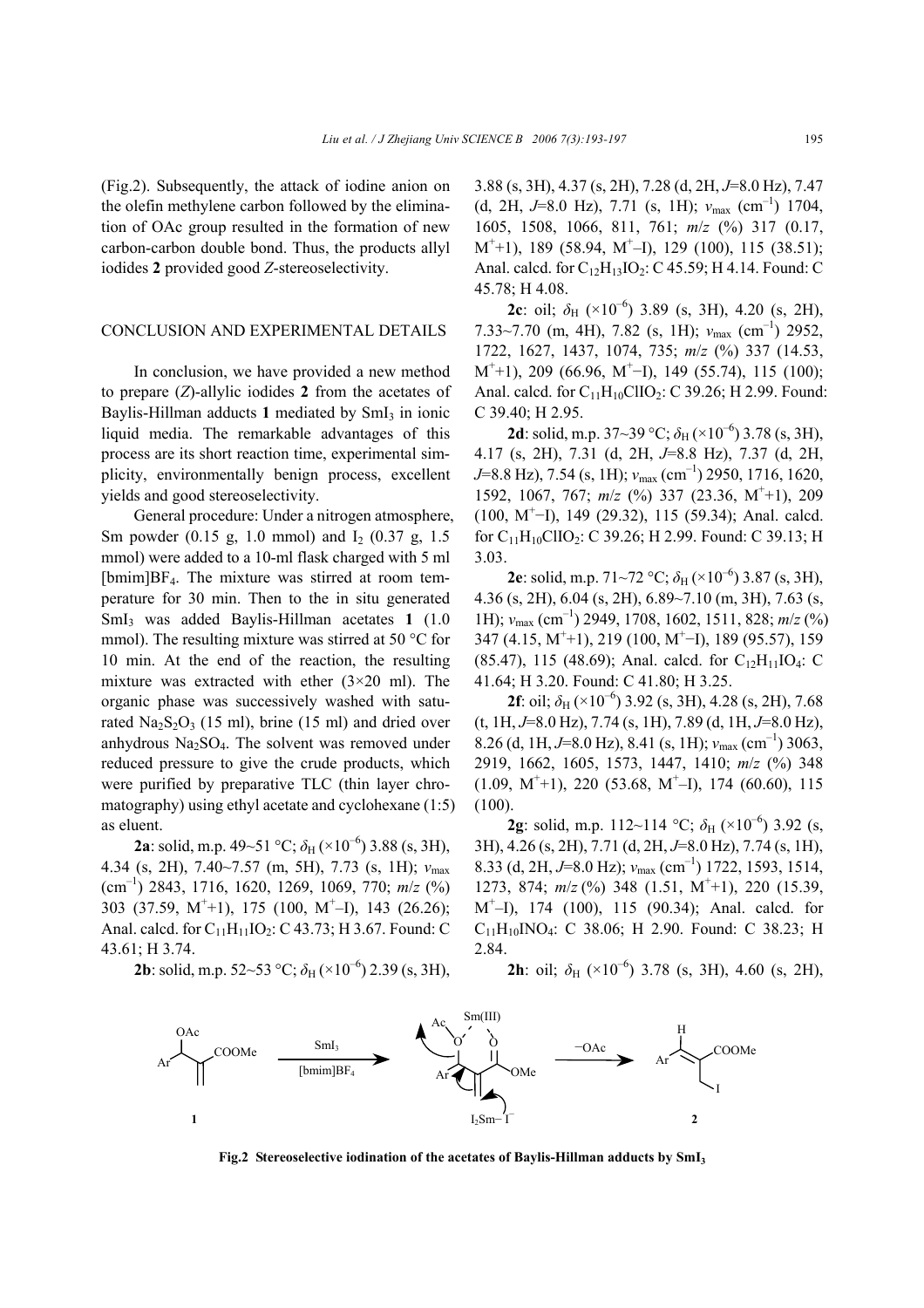6.48~6.74 (m, 2H), 7.35 (s, 1H), 7.61 (s, 1H); *ν*max (cm–1) 1714, 1614, 1529, 1437, 1351, 1209; *m*/*z* (%) 293 (0.07, M<sup>+</sup> +1), 254 (100), 165 (28.68, M<sup>+</sup> –I), 127  $(59.51)$ ; Anal. calcd. for C<sub>9</sub>H<sub>9</sub>IO<sub>3</sub>: C 37.01; H 3.11. Found: C 36.91; H 3.16.

**2i**: solid, m.p. 93~95 °C;  $\delta_H$  (×10<sup>-6</sup>) 3.90 (s, 3H), 3.91 (s, 3H), 4.35 (s, 2H), 6.96~7.73 (m, 4H), 7.97 (s, 1H); *ν*max (cm–1) 2943, 1707, 1597, 1025, 817; *m*/*z* (%) 333 (0.83, M<sup>+</sup> +1), 205 (75.69, M<sup>+</sup> –I), 145 (100), 115 (33.66); Anal. calcd. for  $C_{12}H_{13}IO_3$ : C 43.39; H 3.95. Found: C 43.47; H 3.88.

**2j**: oil;  $\delta_H$  (×10<sup>-6</sup>) 1.44 (t, 3H, J=7.2 Hz), 4.37~ 4.42 (m, 4H), 7.45~7.62 (m, 5H), 7.78 (s, 1H); *ν*max (cm–1) 2978, 1706, 1609, 1510, 1022, 814; *m*/*z* (%) 317 (2.71, M<sup>+</sup> +1), 189 (100, M<sup>+</sup> –I), 145 (18.57), 117 (71.45); Anal. calcd. for  $C_{12}H_{13}IO_2$ : C 45.59; H 4.14. Found: C 45.38; H 4.09.

**2k**: oil;  $\delta_H$  (×10<sup>-6</sup>) 1.39 (t, 3H, J=7.0 Hz), 4.20 (s, 2H), 4.35 (q, 2H, *J*=7.0 Hz), 7.33~7.70 (m, 4H), 7.82 (s, 1H); *ν*<sub>max</sub> (cm<sup>-1</sup>) 2981, 1717, 1599, 1508, 1369, 1205, 1053;  $m/z$  (%) 351 (26.91, M<sup>+</sup>+1), 223 (67.66, M<sup>+</sup> –I), 151 (55.33), 115 (100); Anal. calcd. for  $C_{12}H_{12}ClIO_2$ : C 41.11; H 3.45. Found: C 41.24; H 3.53.

#### **References**

- Ameer, F., Drewes, S.E., Houston-McMillan, M.S., Kaye, P.T., 1985. Necic acid synthons. Part. 4. Regeoselectivity in the reactions of chloro and iodo derivatives of selected 3-hydroxy-2-methylenealkanoate esters with ethyl 2-methyl-3-oxobutanoate. *J. Chem. Soc., Perkin Trans. 1*, (6):1143-1146. [doi:10.1039/p19850001143]
- Basavaiah, D., Bhavani, A.K.D., Pandiaraju, S., Sarma, P.K.S., 1995. Baylis-Hillman reaction: magnesium bromide as a stereoselective reagent for the synthesis of [*E*]- and [*Z*]-allyl bromides. *Synlett.*, (3):243-244. [doi:10. 1055/s-1995-4929]
- Basavaiah, D., Rao, P.D., Hyma, R.S., 1996a. The Baylis-Hillman reaction: a novel carbon-carbon bond forming reaction. *Tetrahedron*, **52**(24):8001-8062. [doi:10.1016/ 0040-4020(96)00154-8]
- Basavaiah, D., Pandiaraju, S., Padmaja, K., 1996b. The Friedel-Crafts chemistry: acetates of the Baylis-Hillman adducts as novel stereodefined *β*-electrophiles. *Synlett.*, (4):393-395. [doi:10.1055/s-1996-5422]
- Basavaiah, D., Bakthadoss, M., Pandiaraju, S., 1998. A new protocol for the syntheses of (*E*)-3-benzylidenechroman-4-ones: a simple synthesis of the methyl ether of bonducellin. *J. Chem. Soc., Chem. Commun.*, (16): 1639-1640.
- Basavaiah, D., Rao, A.J., Satyanarayana, T., 2003. Recent advances in the Baylis-Hillman reaction and applications.

*Chem. Rev*., **103**(3):811-891. [doi:10.1021/cr010043d]

- Buchholz, R., Hoffmann, H.M.R., 1991. *α*-methylidene- and *α*-alkylidene-*β*-lactams from nonproteinogenic amino acids. *Helv. Chim. Acta*, **74**(6):1213-1220. [doi:10.1002/ hlca.19910740608]
- Chavan, S.P., Ethiraj, K.S., Kamat, S.K., 1997. Facile synthesis of 2*E*-2-chloromethyl aryl-2-enoates. *Tetrahedron Lett.*, **38**(42):7415-7416. [doi:10.1016/S0040-4039(97) 01744-9]
- Chen, J., Zhang, Y.M., 2004. Reductive cyclodimerization of arylmethylidenemalononitriles promoted by samarium and catalytic amount of iodine: facile synthesis of cyclopentene derivatives. *Zhejiang Univ. SCI*, **5**(2):218-221. [doi:10.1631/jzus.2004.0218]
- Cho, C.W., Krische, M.J., 2004. Regio- and stereoselective construction of γ-butenolides through phosphine-catalyzed substitution of Morita-Baylis-Hillman acetates: an organocatalytic allylic alkylation. *Angew. Chem., Int. Ed.*, **43**(48):6689-6691. [doi:10.1002/anie.200461381]
- Chung, Y.M., Gong, J.H., Kim, T.H., Kim, J.N., 2001. Synthesis of ethyl 3-cyano-2-methylcinnamates and 3-cyano-2-methylcinnamonitriles from the Baylis-Hillman acetates. *Tetrahedron Lett*., **42**(51):9023-9026. [doi:10.1016/S0040-4039(01)01971-2]
- Concellón, J.M., Bernad, P.J., Pére-Andrés, J.A., 1999. Samarium mediated *β*-elimination in dihalo alcohols: diastereoselective synthesis of (*Z*)-vinyl halides. *Angew. Chem., Int. Ed.*, **38**(16):2384-2386. [doi:10.1002/(SICI) 1521-3773(19990816)38:16<2384::AID-ANIE2384>3.0.C O;2-3]
- Fan, X.S., Zhang, Y.M., 2002. Samarium triiodide mediated dethiocyanation of phenacyl thiocyanates and its application in carbon-carbon bond formation reactions. *J. Chem. Res. (S)*, **9**:439-441.
- Hoffmann, H.M.R., Rabe, J., 1985. Synthesis and biological activity of *α*-methylene-*γ*-butyrolactones. *Angew. Chem. Int. Ed.*, **24**(2):94-110. [doi:10.1002/anie.198500941]
- Kabalka, G.W., Venkataiah, B., Dong, G., 2003. Preparation of substituted allyl acetates and sulfones from Baylis-Hillman adducts in ionic liquid media. *Tetrahedron Lett.*, **44**(25):4673-4675. [doi:10.1016/S0040-4039(03) 01073-6]
- Kabalka, G.W., Venkataiah, B., Dong, G., 2004. Pd-catalyzed cross-coupling of Baylis-Hillman acetate adducts with bis(pinacolato)diboron: an efficient route to functionalized allyl borates. *J. Org. Chem.*, **69**(17):5807-5809. [doi:10.1021/jo0492618]
- Li, J., Qian, W.X., Zhang, Y.M., 2004. SmI<sub>2</sub>-mediated elimination reaction of Baylis-Hillman adducts controlled by temperature: a facile synthesis of trisubstituted alkenes and 1,5-hexadiene derivatives with *E*-selectivity. *Tetrahedron*, **60**(27):5793-5798. [doi:10.1016/j.tet.2004.04. 087]
- Li, J., Wang, X.X., Zhang, Y.M., 2005a. Direct and highly efficient synthesis of (*Z*)-allyl iodides from Baylis-Hillman adducts promoted by TMSCl/NaI system. *Synlett.*, (6):1039-1040.